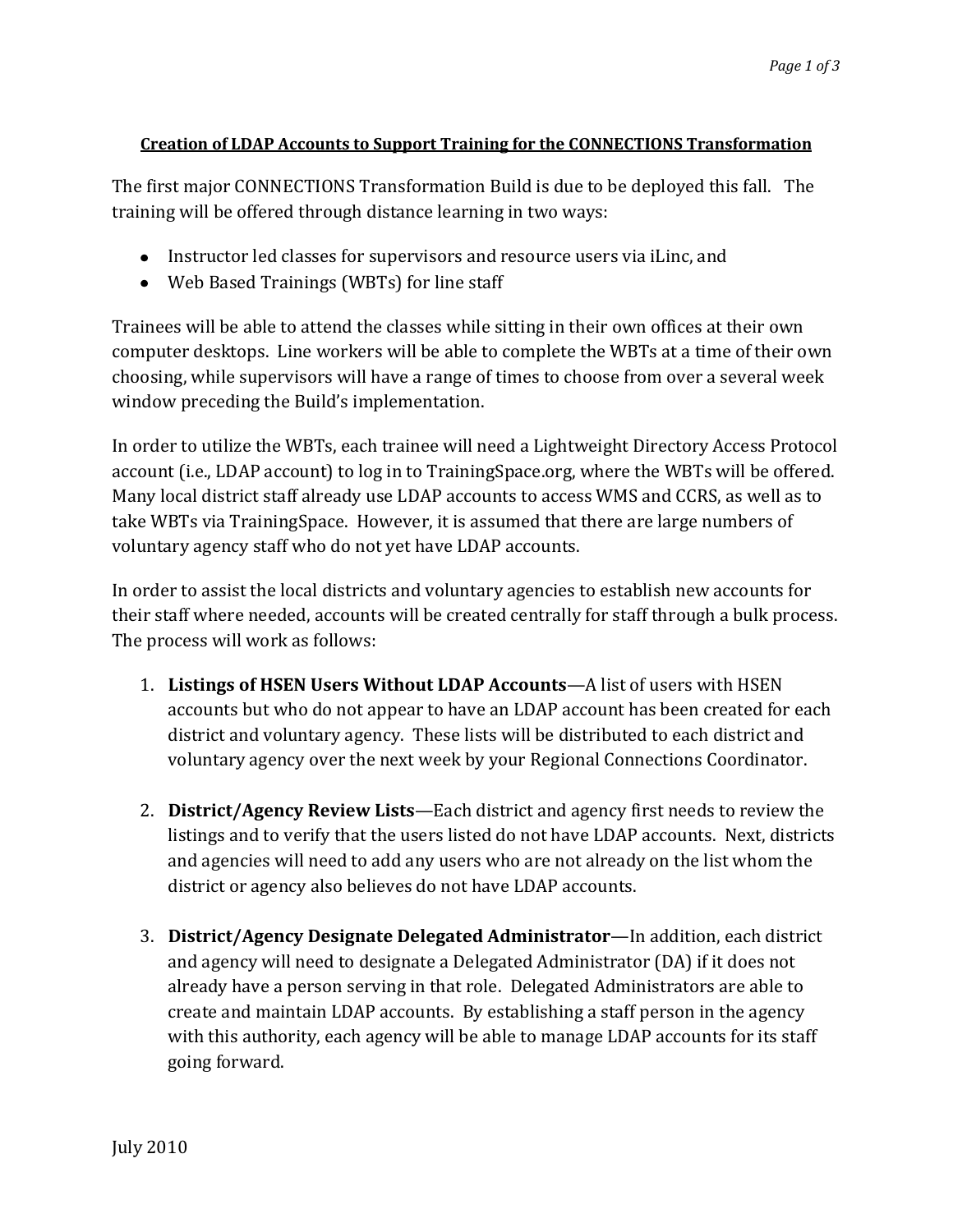In general local districts should already have Delegated Administrators, while most voluntary agencies generally do not. However, voluntary agencies do typically have Local Security Administrators (LSAs) who are empowered to create new HSEN accounts. The role of the Delegated Administrator would be a logical extension of this function. Beyond the maintenance of HSEN accounts that is already handled by district and agency personnel, the main additional function of the Delegated Administrator will be to establish and maintain LDAP accounts. This role would include: creation of new LDAP accounts, maintenance of routine account changes, resetting passwords, and re-enabling disabled accounts when the user has been locked out of the account by entering an incorrect password multiple times.

There are also mailboxes established for further assistance with LDAP accounts if the district or agency based Delegated Administrator is unable to assist the staff with a problem:

- Ocfs.dl.ldap.nyc--For NYC based agencies and ACS (**Note:** You can find this mailbox and the upstate version listed in the global directory)
- Ocfs.dl.ldap.upstate--For Upstate districts and agencies
- **Note:** Add @dfa.state.ny.us to either address if emailing from outside of the HSEN network.
- 4. **Return Verified Lists and Delegated Administrator Name—**Once the district or agency staff has verified who on the list requires an LDAP account, added anyone not on the list who also needs an account, and has identified the staff person who will assume the role of Delegated Administrator where necessary, please return the spread sheet to your regional Connections Regional Implementation contact person with this information.
- 5. **Account Creation—**OCFS, working in conjunction with OFT, will create new accounts for the staff whom you have indicated need LDAP accounts and will also ensure that the Delegated Administrator has received the appropriate security rights to create and maintain LDAP accounts. The list of staff people and their new accounts will be sent to the person identified as the Delegated Administrator. In addition, basic instructional material will be distributed that explains the steps involved in creating and maintaining LDAP accounts.

All accounts will be set up with a Userid identical to the staff person's HSEN Userid. The password will be randomly generated. When the staff person signs into the